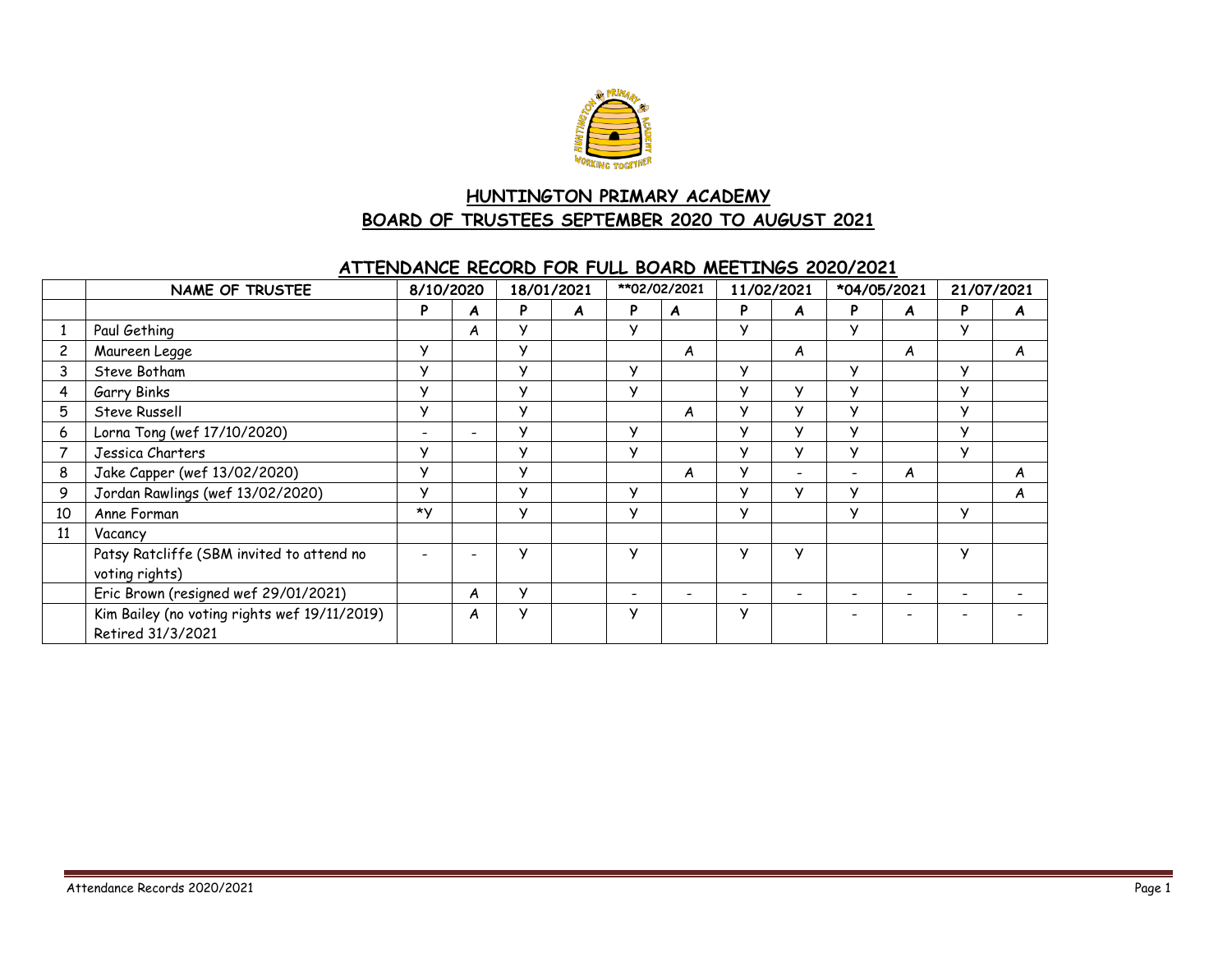

## **HUNTINGTON PRIMARY ACADEMY BOARD OF TRUSTEES SEPTEMBER 2020 TO SEPTEMBER 2021**

#### **ATTENDANCE RECORD FOR CURRICULUM AND STANDARDS COMMITTEE 2020/2021**

|   | NAME OF TRUSTEE                               |         | 03/12/2020 |         | 25/03/2021 |         | 17/06/2021 |
|---|-----------------------------------------------|---------|------------|---------|------------|---------|------------|
|   |                                               | Present | Apologies  | Present | Apologies  | Present | Apologies  |
|   | Paul Gething                                  |         |            |         |            |         |            |
|   | Garry Binks (Committee Chair)                 |         |            |         |            |         |            |
|   | Steve Russell (wef 13/02/2020)                |         |            |         |            |         |            |
|   | Jake Capper (wef 13/02/2020)                  |         |            |         | A          |         |            |
| 5 | Jessica Charters                              |         |            |         |            |         |            |
| 6 | *Anne Forman (from 1/4/2021 no voting rights) |         |            | v       |            |         |            |
|   | Kim Bailey (retired 31/3/2021)                |         |            | v       |            |         |            |
|   |                                               |         |            |         |            |         |            |
|   | Bernadette Smith (removed wef 17/10/2020)     |         |            |         |            |         |            |

\* AF invited to attend as Deputy Headteacher and from 1/4/2021 as Acting Headteacher – no voting rights.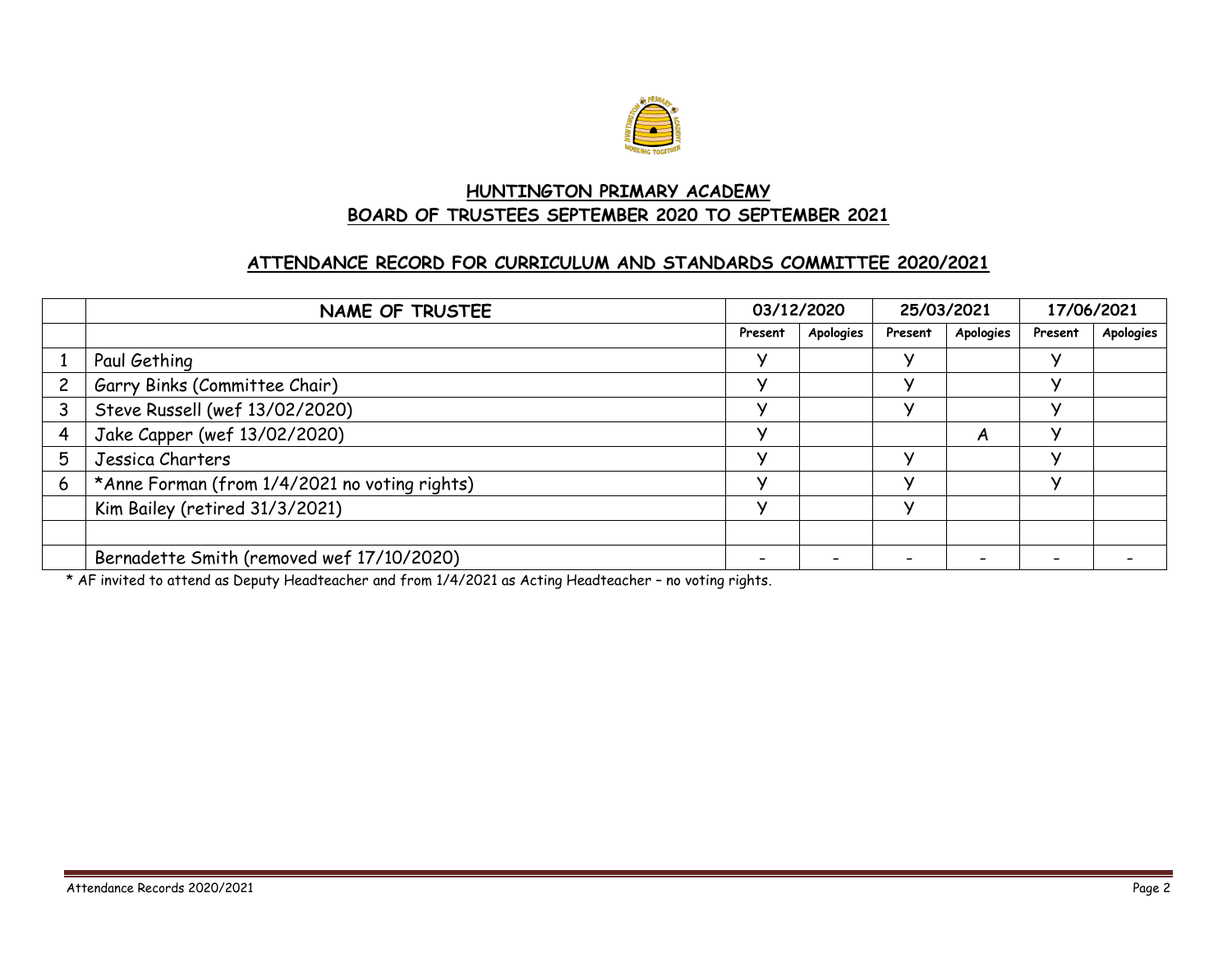## **ATTENDANCE RECORD FOR RESOURCES COMMITTEE 2020/2021**

|   | NAME OF TRUSTEE                                       | 02/12/2020 |           | 24/03/2021   |           | 15/06/2021 |           |
|---|-------------------------------------------------------|------------|-----------|--------------|-----------|------------|-----------|
|   |                                                       | Present    | Apologies | Present      | Apologies | Present    | Apologies |
|   | Steve Botham (Committee chair)                        | v          |           | v            |           |            |           |
|   | Paul Gething                                          | v          |           |              | A         |            |           |
| 3 | Maureen Legge                                         |            | A         |              | A         |            | A         |
| 4 | Eric Brown (removed wef 29/01/2021)                   | v          |           | X            | X         | X          | X         |
| 5 | Jordan Rawlings (wef 13/02/2020)                      |            | A         | $\checkmark$ |           |            |           |
| 6 | Lorna Tong (wef 17/10/2020)                           |            |           | N            |           |            |           |
|   | Anne Forman (wef 1/4/2021) no voting rights           |            |           |              |           |            | A         |
|   | Steve Russell (wef 13/02/2020 moved to C&S committee) |            |           |              |           |            |           |
|   | Kim Bailey (retired 31/3/2021)                        | v          |           | v            |           |            |           |
|   |                                                       |            |           |              |           |            |           |
|   |                                                       |            |           |              |           |            |           |

# **HUNTINGTON PRIMARY ACADEMY BOARD OF TRUSTEES 2020/2021 ATTENDANCE RECORD FOR THE AGM**

|                | NAME OF TRUSTEE                |                          | 18/01/2021 |
|----------------|--------------------------------|--------------------------|------------|
|                |                                | Present                  | Apologies  |
|                | Paul Gething                   | 丷                        |            |
| $\overline{c}$ | Clare Boyle                    | $\overline{\phantom{0}}$ |            |
| 3              | Jamie Galbraith                |                          |            |
| Δ              | Sylvia Jobling                 |                          |            |
| 5              | Charles Walters                |                          |            |
|                | Kim Bailey (invited to attend) |                          |            |